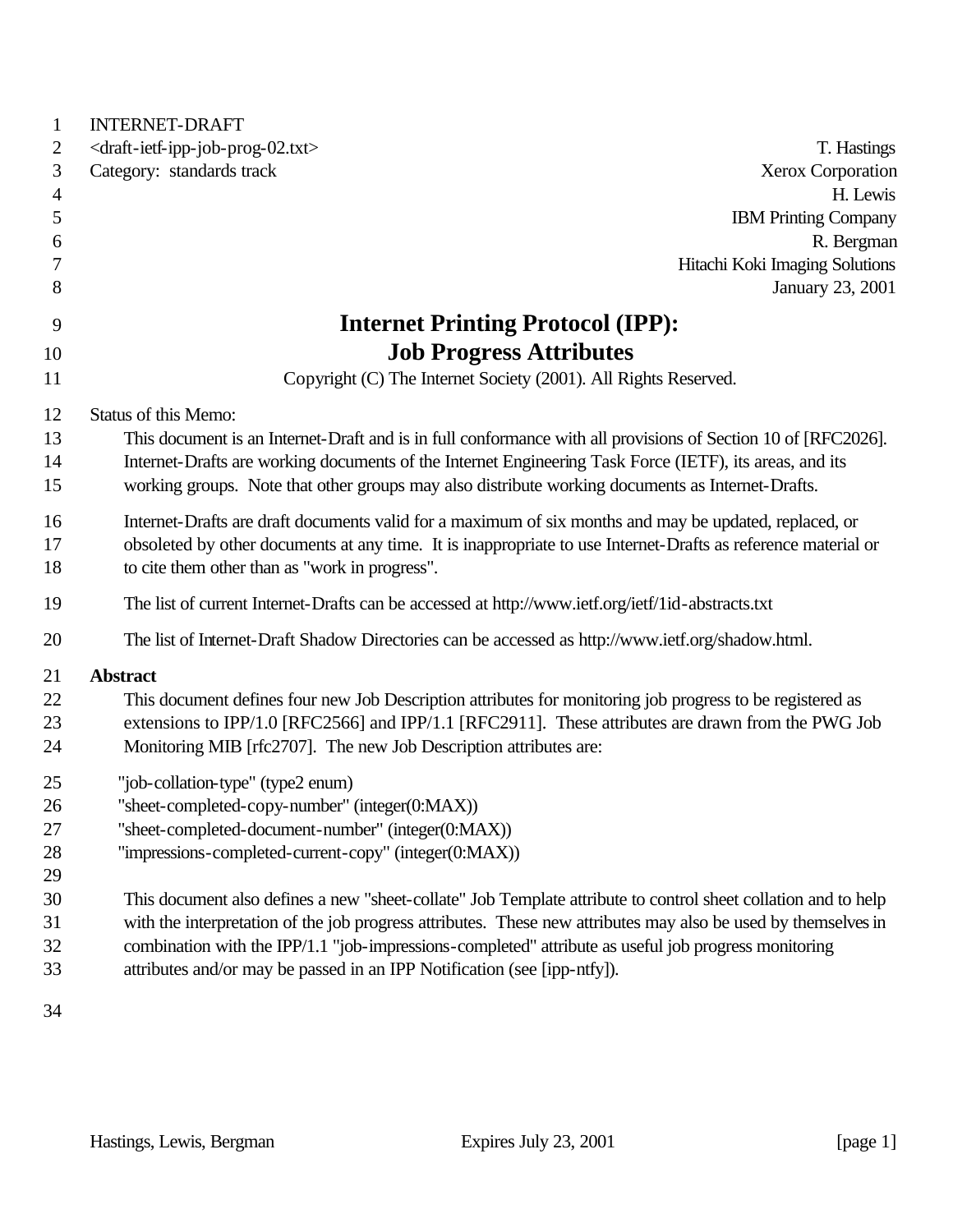- The full set of IPP documents includes:
- Design Goals for an Internet Printing Protocol [RFC2567]
- Rationale for the Structure and Model and Protocol for the Internet Printing Protocol [RFC2568]
- Internet Printing Protocol/1.1: Model and Semantics [RFC2911]
- Internet Printing Protocol/1.1: Encoding and Transport [RFC2910]
- 39 Internet Printing Protocol/1.1: Implementer's Guide [ipp-iig]
- Mapping between LPD and IPP Protocols [RFC2569]
- 41 Internet Printing Protocol/1.0 & 1.1: Event Notification Specification [ipp-ntfy]
- The "Design Goals for an Internet Printing Protocol" document takes a broad look at distributed printing functionality, and it enumerates real-life scenarios that help to clarify the features that need to be included in a printing protocol for the Internet. It identifies requirements for three types of users: end users, operators, and administrators. It calls out a subset of end user requirements that are satisfied in IPP/1.0. A few OPTIONAL operator operations have been added to IPP/1.1.
- The "Rationale for the Structure and Model and Protocol for the Internet Printing Protocol" document describes IPP from a high level view, defines a roadmap for the various documents that form the suite of IPP specification documents, and gives background and rationale for the IETF working group's major decisions.
- The "Internet Printing Protocol/1.1: Model and Semantics" document describes a simplified model with abstract objects, their attributes, and their operations that are independent of encoding and transport. It introduces a Printer and a Job object. The Job object optionally supports multiple documents per Job. It also addresses security, internationalization, and directory issues.
- The "Internet Printing Protocol/1.1: Encoding and Transport" document is a formal mapping of the abstract operations and attributes defined in the model document onto HTTP/1.1 [RFC2616]. It defines the encoding rules for a new Internet MIME media type called "application/ipp". This document also defines the rules for transporting over HTTP a message body whose Content-Type is "application/ipp". This document defines a new scheme named 'ipp' for identifying IPP printers and jobs.
- The "Internet Printing Protocol/1.1: Implementer's Guide" document gives insight and advice to implementers of IPP clients and IPP objects. It is intended to help them understand IPP/1.1 and some of the considerations that may assist them in the design of their client and/or IPP object implementations. For example, a typical order of processing requests is given, including error checking. Motivation for some of the specification decisions is also included.
- The "Mapping between LPD and IPP Protocols" document gives some advice to implementers of gateways between IPP and LPD (Line Printer Daemon) implementations.
- The "Event Notification Specification" document defines OPTIONAL operations that allow a client to subscribe to printing related events. Subscriptions include "Per-Job subscriptions" and "Per-Printer subscriptions". Subscriptions are modeled as Subscription objects. Four other operations are defined for subscription objects: get attributes, get subscriptions, renew a subscription, and cancel a subscription.
-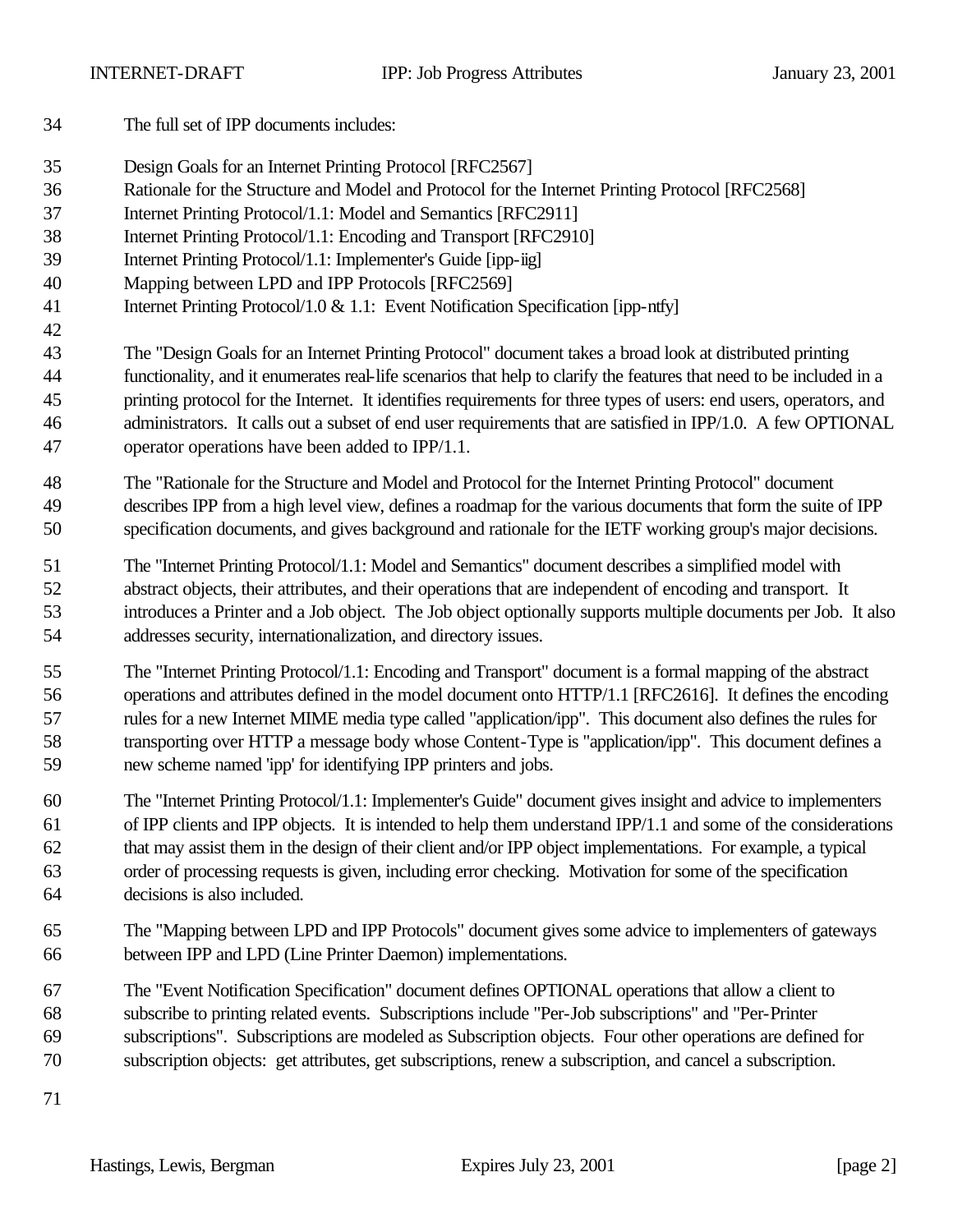#### **TABLE OF CONTENTS** 72

| 73 | 1   |  |
|----|-----|--|
| 74 | 1.1 |  |
| 75 | 2   |  |
| 76 | 2.1 |  |
| 77 | 2.2 |  |
| 78 | 2.3 |  |
| 79 | 2.4 |  |
| 80 | 3   |  |
| 81 |     |  |
| 82 | 4.1 |  |
| 83 | 5   |  |
| 84 | 6   |  |
| 85 |     |  |
|    |     |  |
| 86 | 8   |  |
| 87 | 9   |  |
| 88 |     |  |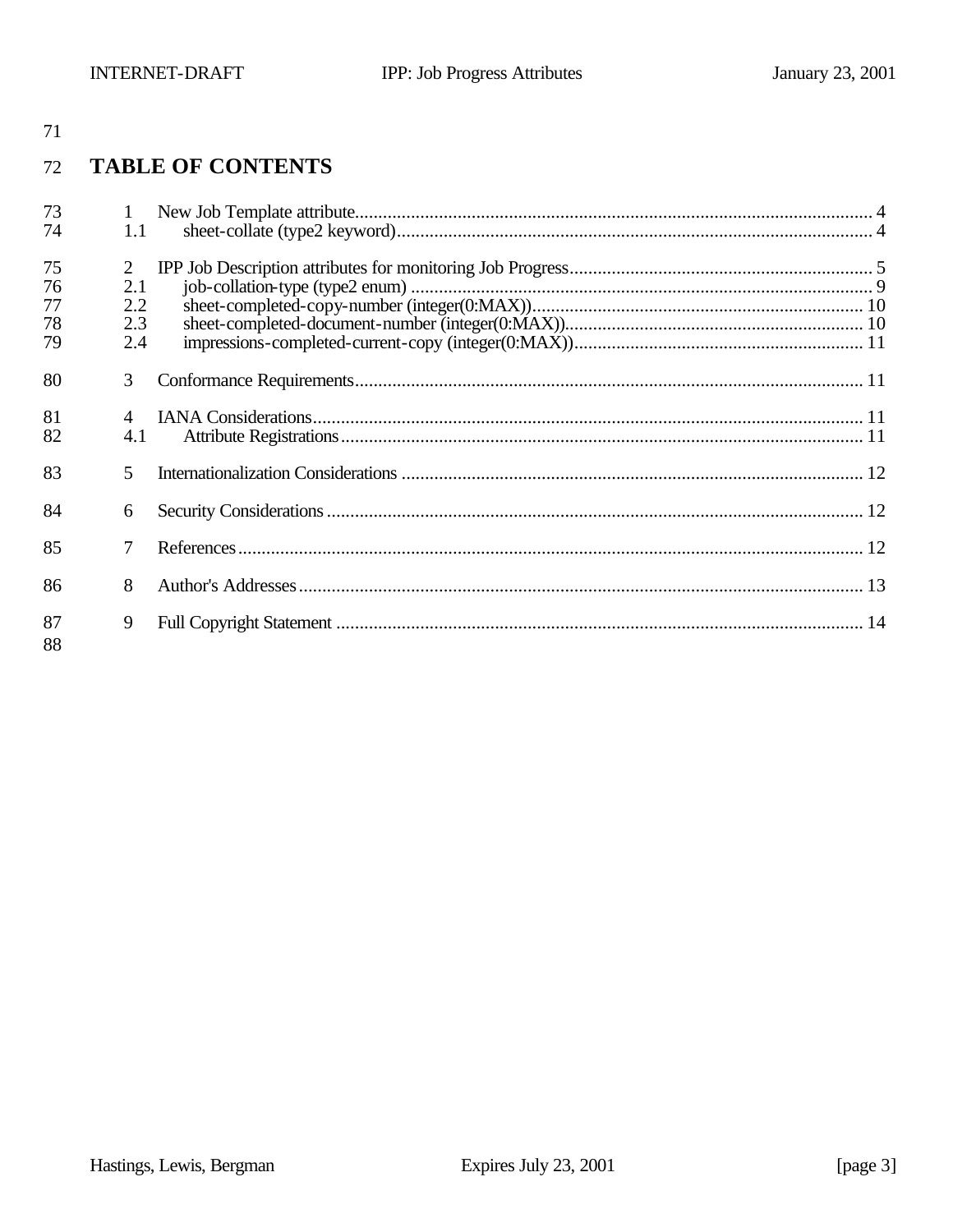# **1 New Job Template attribute**

### **1.1 sheet-collate (type2 keyword)**

| + = = = = = = = = = = = = = = = = = =                                                                                                                                                                                                                                                                                                                                                                                                                                                                                                |                                                                                                                                                                                                                 |                                        |  |  |
|--------------------------------------------------------------------------------------------------------------------------------------------------------------------------------------------------------------------------------------------------------------------------------------------------------------------------------------------------------------------------------------------------------------------------------------------------------------------------------------------------------------------------------------|-----------------------------------------------------------------------------------------------------------------------------------------------------------------------------------------------------------------|----------------------------------------|--|--|
| Job Attribute                                                                                                                                                                                                                                                                                                                                                                                                                                                                                                                        | Printer: Default Value<br>Attribute                                                                                                                                                                             | Printer: Supported<br>Values Attribute |  |  |
|                                                                                                                                                                                                                                                                                                                                                                                                                                                                                                                                      | sheet-collate   sheet-collate-default  sheet-collate-<br>(type2 keyword)   (type2 keyword)<br><b>Contract Contract State</b>                                                                                    | supported (1set0f<br>type2 keyword)    |  |  |
|                                                                                                                                                                                                                                                                                                                                                                                                                                                                                                                                      | This attribute specifies whether or not the media sheets of each copy of each printed document in a job are to<br>be in sequence, when multiple copies of the document are specified by the 'copies' attribute. |                                        |  |  |
| Standard keyword values are:                                                                                                                                                                                                                                                                                                                                                                                                                                                                                                         |                                                                                                                                                                                                                 |                                        |  |  |
|                                                                                                                                                                                                                                                                                                                                                                                                                                                                                                                                      | 'uncollated': each print-stream sheet is printed a number of times in succession equal to the value of the<br>'copies' attribute, followed by the next print-stream sheet.                                      |                                        |  |  |
| 'collated': each copy of each document is printed with the print-stream sheets in sequence, followed by the<br>next document copy.                                                                                                                                                                                                                                                                                                                                                                                                   |                                                                                                                                                                                                                 |                                        |  |  |
| For example, suppose a document produces two media sheets as output, and "copies" is equal to '6', For the<br>'uncollated' case, six copies of the first media sheet are printed followed by six copies of the second media<br>sheet. For the 'collated' case, one copy of each of the six sheets are printed followed by another copy of each<br>of the six media sheets.                                                                                                                                                           |                                                                                                                                                                                                                 |                                        |  |  |
| Whether the effect of sheet collation is achieved by placing copies of a document in multiple output bins or in<br>the same output bin with implementation defined document separation is implementation dependent. Also<br>whether it is achieved by making multiple passes over the job or by using an output sorter is implementation<br>dependent.                                                                                                                                                                               |                                                                                                                                                                                                                 |                                        |  |  |
| Note: IPP/1.0 [RFC2566] and IPP/1.1 [RFC2911] is silent on whether or not sheets within documents are<br>collated. The "sheet-collate-supported" Printer attribute permits a Printer object to indicate whether or not it<br>collates sheets with each document and whether it allows the client to control sheet collation. An<br>implementation is able to indicate that it supports uncollated sheets, collated sheets, or both, using the<br>'uncollated', 'collated', or both 'uncollated' and 'collated' values, respectively. |                                                                                                                                                                                                                 |                                        |  |  |
| This attribute is affected by "multiple-document-handling." The "multiple-document-handling" attribute<br>describes the collation of documents, and the "sheet-collate" attribute describes the semantics of collating<br>individual pages within a document. To better explain the interaction between these two attributes the term<br>"set" is introduced. A "set" is a logical boundary between the delivered media sheets of a printed job. For-                                                                                |                                                                                                                                                                                                                 |                                        |  |  |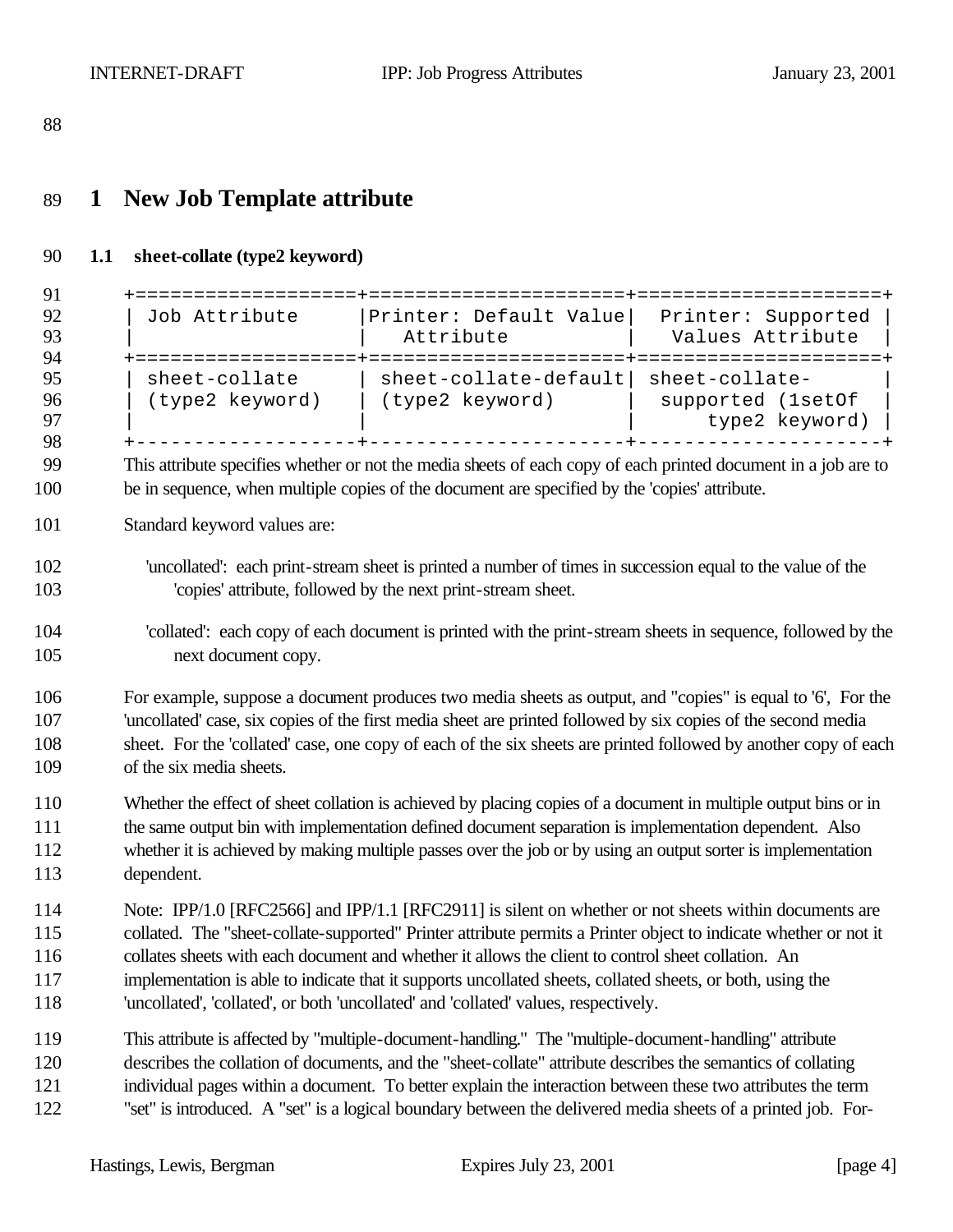- 123 example, in the case of a ten page single document with collated pages and a request for 50 copies, each of
- 124 the 50 printed copies of the document constitutes a "set." In the above example if the pages were uncollated,
- 125 then 50 copies of each of the individual pages within the document would represent each "set".
- 126 The following table describes the interaction of "sheet-collate" with multiple document handling.

| "sheet-collate" | ''multiple-document-<br>handling"         | <b>Semantics</b>                                                                                                                              |
|-----------------|-------------------------------------------|-----------------------------------------------------------------------------------------------------------------------------------------------|
| 'collated'      | 'single-document'                         | Each copy of the concatenated documents, with their<br>pages in sequence, represents a "set."                                                 |
| 'collated'      | 'single-document-new-<br>sheet'           | Each copy of the concatenated documents, with their<br>pages in sequence, represents a "set."                                                 |
| 'collated'      | 'separate-documents-<br>collated-copies'  | Each copy of each separate document, with its pages in<br>sequence, represents a "set."                                                       |
| 'collated'      | 'separate-documents-<br>uncollated-copies | Each copy of each separate document, with its pages in<br>sequence, represents a "set."                                                       |
| 'uncollated'    | 'single-document'                         | Each media sheet of the document is printed a number<br>of times equal to the "copies" attribute; which<br>constitutes a "set."               |
| 'uncollated'    | 'single-document-new-<br>sheet'           | Each media sheet of the concatenated documents is<br>printed a number of times equal to the "copies"<br>attribute; which constitutes a "set." |
| 'uncollated'    | 'separate-documents-<br>collated-copies'  | This is a degenerate case, and the printer object MUST<br>reject the job and return the status, "client-error-<br>conflicting-attributes."    |
| 'uncollated'    | 'separate-documents-<br>uncollated-copies | This is a degenerate case, and the printer object MUST<br>reject the job and return the status "client-error-<br>conflicting-attributes."     |

128 From the above table it is obvious that the implicit value of the "sheet-collate" attribute in a printer that 129 does not support the "sheet-collate" attribute, is 'collated.' The semantics of "multiple-document-handling" 130 are otherwise nonsensical in the case of separate documents.

# 131 **2 IPP Job Description attributes for monitoring Job Progress**

### 132 The following IPP Job Description attributes are proposed to be added to IPP through the type2 registration 133 procedures. They are useful for monitoring the progress of a job. They are also used at attributes in the 134 notification content in a notification report [ipp-ntfy].

- 135 There are a number of Job Description attributes for monitoring the progress of a job. These objects and 136 attributes count the number of K octets, impressions, sheets, and pages requested or completed. For
- 137 impressions and sheets, "completed" means stacked, unless the implementation is unable to detect when each
- 138 sheet is stacked, in which case stacked is approximated when processing of each sheet completes. There are
- 139 objects and attributes for the overall job and for the current copy of the document currently being stacked.
- 140 For the latter, the rate at which the various objects and attributes count depends on the sheet and document
- 141 collation of the job.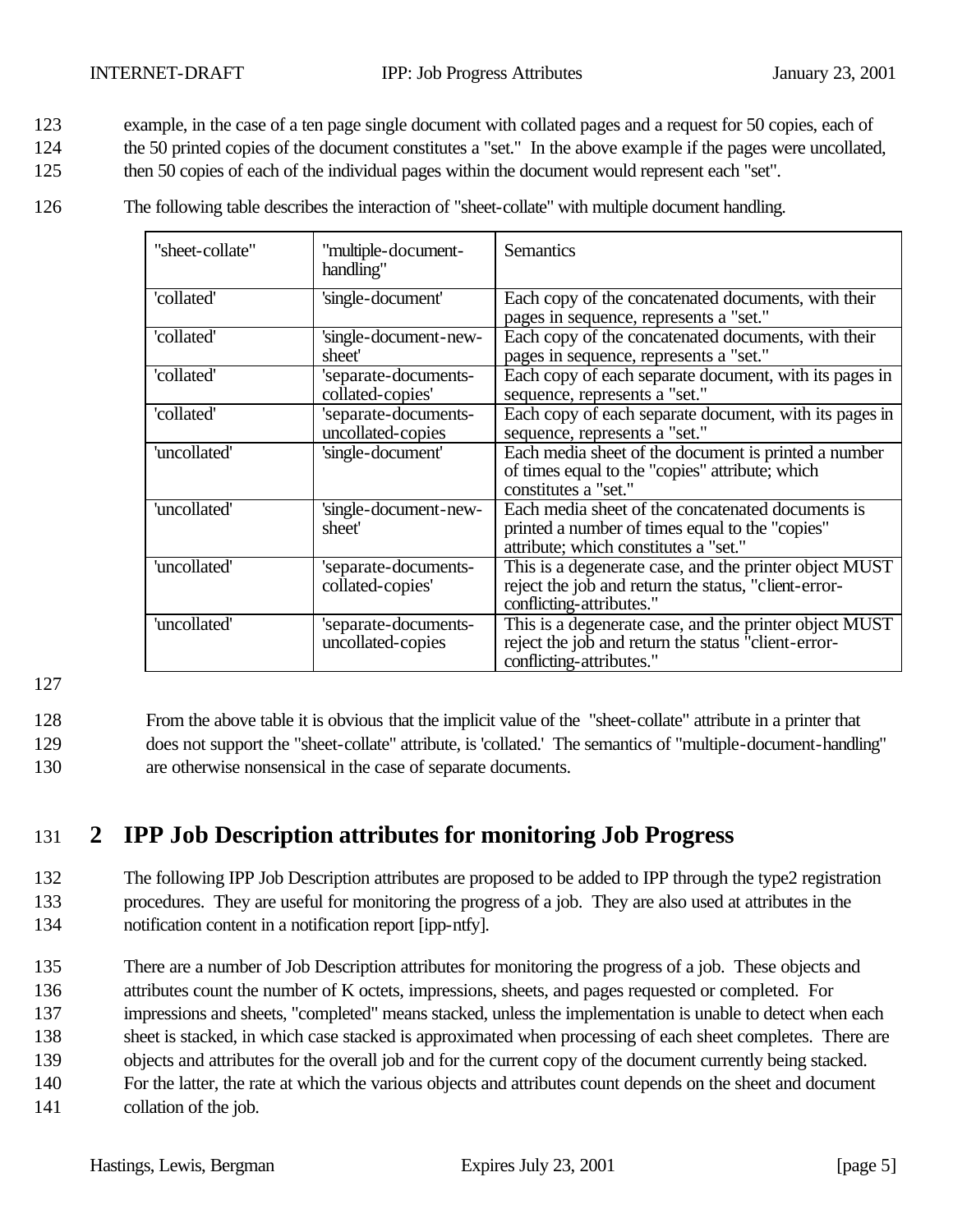| 142 | Consider the following four Job Description attributes that are used to monitor the progress of a job's       |  |  |
|-----|---------------------------------------------------------------------------------------------------------------|--|--|
| 143 | impressions:                                                                                                  |  |  |
| 144 | 1. "job-impressions-completed" - counts the total number of impressions stacked for the job (see              |  |  |
| 145 | [RFC2911] section 4.3.18.2)                                                                                   |  |  |
| 146 | 2. "impressions-completed-current-copy" - counts the number of impressions stacked for the current            |  |  |
| 147 | document copy                                                                                                 |  |  |
| 148 | 3. "sheet-completed-copy-number" - identifies the number of the copy for the current document being           |  |  |
| 149 | stacked where the first copy is 1.                                                                            |  |  |
| 150 | 4. "sheet-completed-document-number" - identifies the current document within the job that is being           |  |  |
| 151 | stacked where the first document in a job is 1. NOTE: this attribute SHOULD NOT be implemented                |  |  |
| 152 | for implementations that only support one document per job.                                                   |  |  |
| 153 | For each of the three types of job collation, a job with three copies of two documents $(1, 2)$ , where each  |  |  |
| 154 | document consists of 3 impressions, the four variables have the following values as each sheet is stacked for |  |  |
| 155 | one-sided printing:                                                                                           |  |  |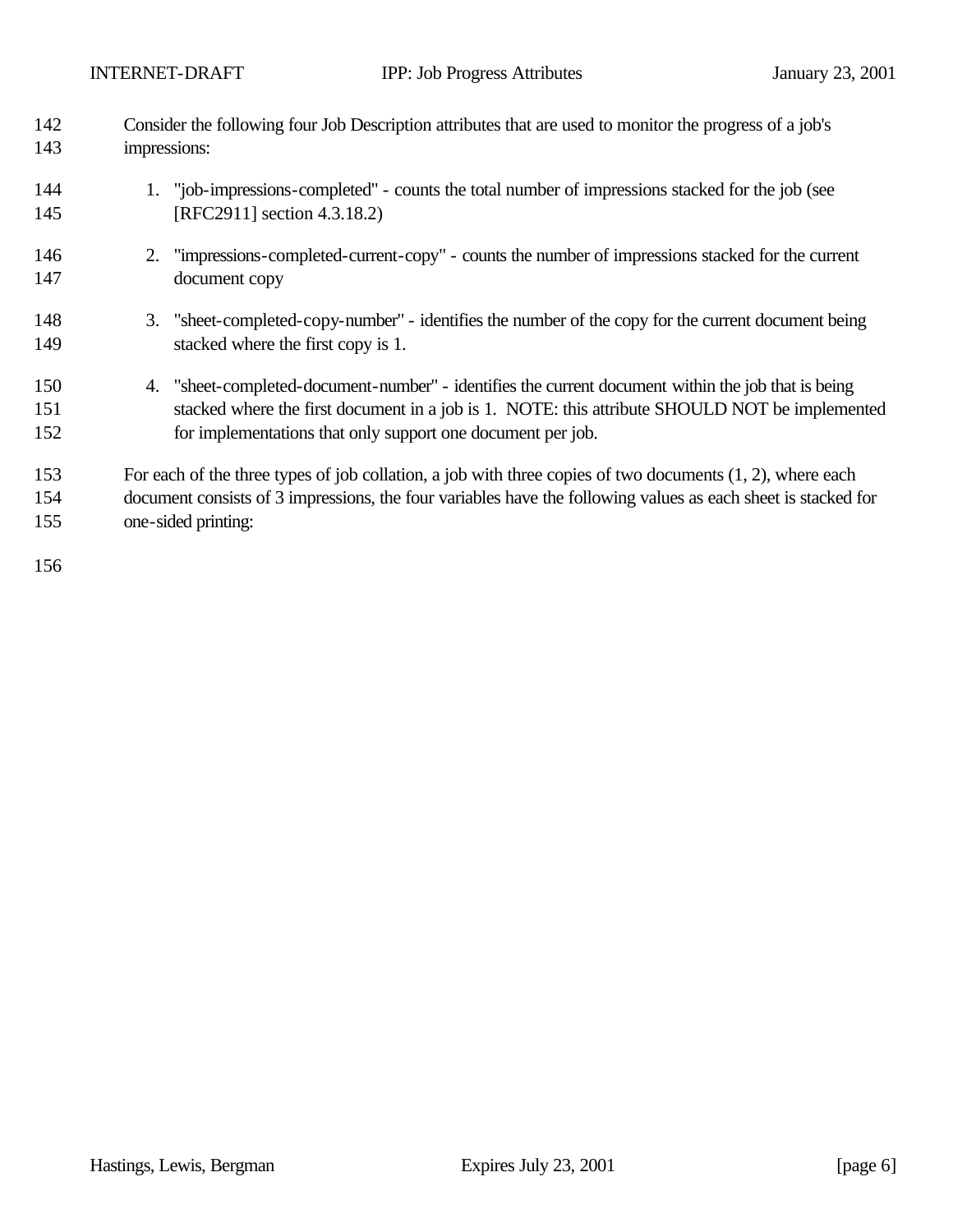# **"job-collation-type" = 'uncollated-sheets(3)'**

#### 

| "job-impressions-<br>completed" | "impressions-completed-<br>current-copy" | "sheet-completed-<br>copy-number" | "sheet-completed-<br>document-number" |
|---------------------------------|------------------------------------------|-----------------------------------|---------------------------------------|
|                                 |                                          | O                                 |                                       |
|                                 |                                          |                                   |                                       |
| 2                               |                                          | 2                                 |                                       |
| 3                               |                                          | 3                                 |                                       |
| 4                               | 2                                        |                                   |                                       |
| 5                               | 2                                        | 2                                 |                                       |
| 6                               | 2                                        |                                   |                                       |
|                                 | 3                                        |                                   |                                       |
| 8                               |                                          | 2                                 |                                       |
| 9                               |                                          |                                   |                                       |
| 10                              |                                          |                                   | 2                                     |
| 11                              |                                          | 2                                 | 2                                     |
| 12                              |                                          | 3                                 | 2                                     |
| 13                              | 2                                        | 1                                 | 2                                     |
| 14                              | 2                                        | 2                                 | 2                                     |
| 15                              | 2                                        | 3                                 | $\mathbf 2$                           |
| 16                              | 3                                        | 1                                 | $\overline{2}$                        |
| 17                              |                                          | 2                                 | 2                                     |
| 18                              | 3                                        | 3                                 | $\overline{2}$                        |
|                                 |                                          |                                   |                                       |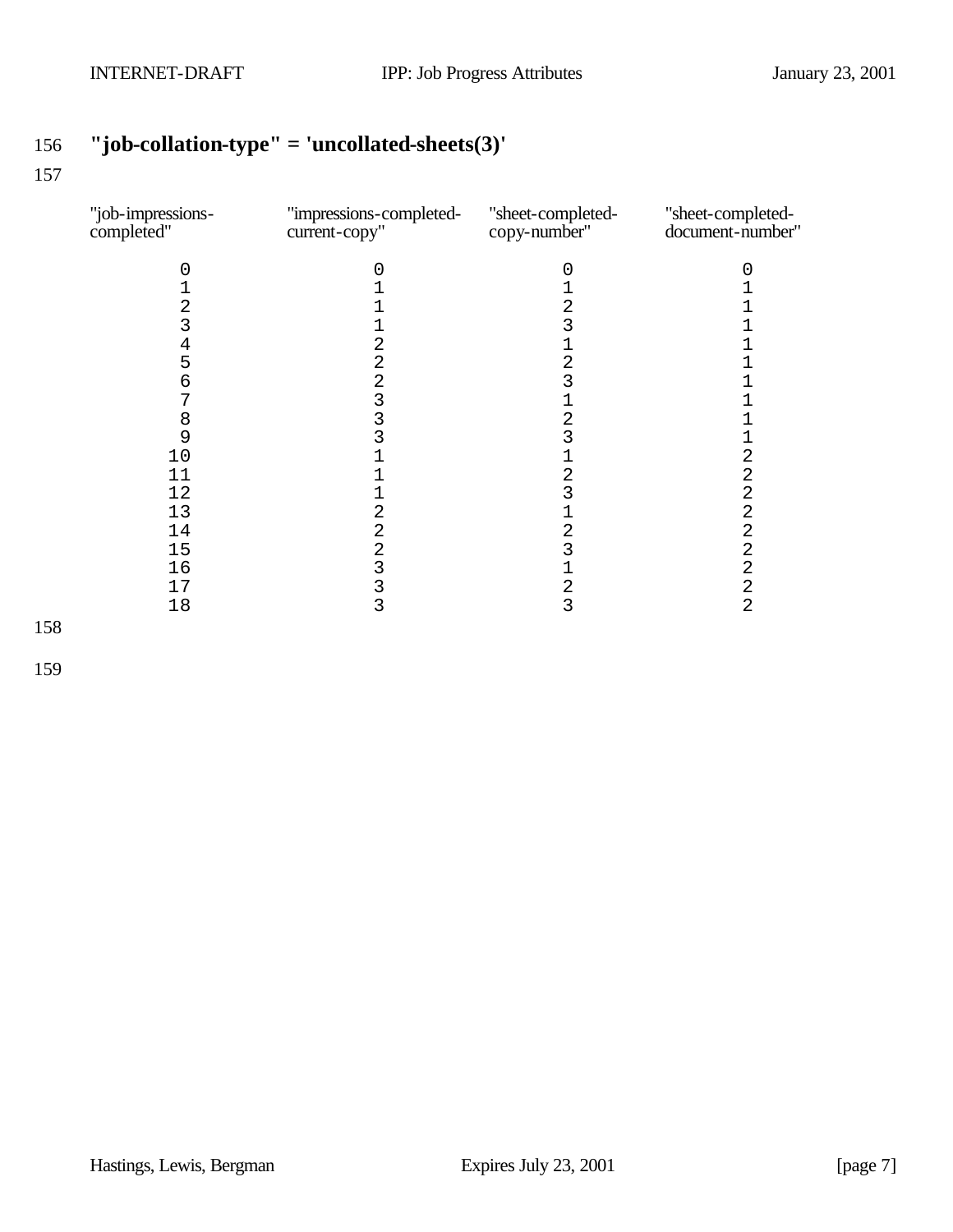# **"job-collation-type" = 'collated-documents(4)'**

| "job-impressions-<br>completed"                                                                                         | "impressions-<br>completed-current-<br>copy"                                                                                                                              | "sheet-<br>completed-copy-<br>number"                                                                                                       | "sheet-completed-<br>document-<br>number"                                                                                                                                                                                                                                           |
|-------------------------------------------------------------------------------------------------------------------------|---------------------------------------------------------------------------------------------------------------------------------------------------------------------------|---------------------------------------------------------------------------------------------------------------------------------------------|-------------------------------------------------------------------------------------------------------------------------------------------------------------------------------------------------------------------------------------------------------------------------------------|
| $\mathbf 0$<br>1234567<br>$\begin{array}{c} 8 \\ 9 \end{array}$<br>$10$<br>11<br>12<br>13<br>14<br>15<br>16<br>17<br>18 | 0<br>1<br>2<br>3<br>1<br>$\overline{a}$<br>3<br>1<br>$\overline{c}$<br>3<br>1<br>$\overline{2}$<br>3<br>1<br>$\overline{c}$<br>$\overline{3}$<br>1<br>$\overline{2}$<br>3 | 0<br>2<br>$\overline{2}$<br>$\overline{2}$<br>$\overline{2}$<br>$\overline{2}$<br>$\overline{2}$<br>3<br>3<br>3<br>3<br>3<br>$\overline{3}$ | 0<br>1<br>$\overline{1}$<br>$\overline{1}$<br>$\overline{a}$<br>$\overline{a}$<br>$\overline{a}$<br>$\mathbf{1}$<br>$\mathbf 1$<br>1<br>$\overline{a}$<br>$\overline{a}$<br>$\overline{a}$<br>$\overline{1}$<br>$\overline{1}$<br>$\overline{1}$<br>$\overline{a}$<br>$\frac{2}{2}$ |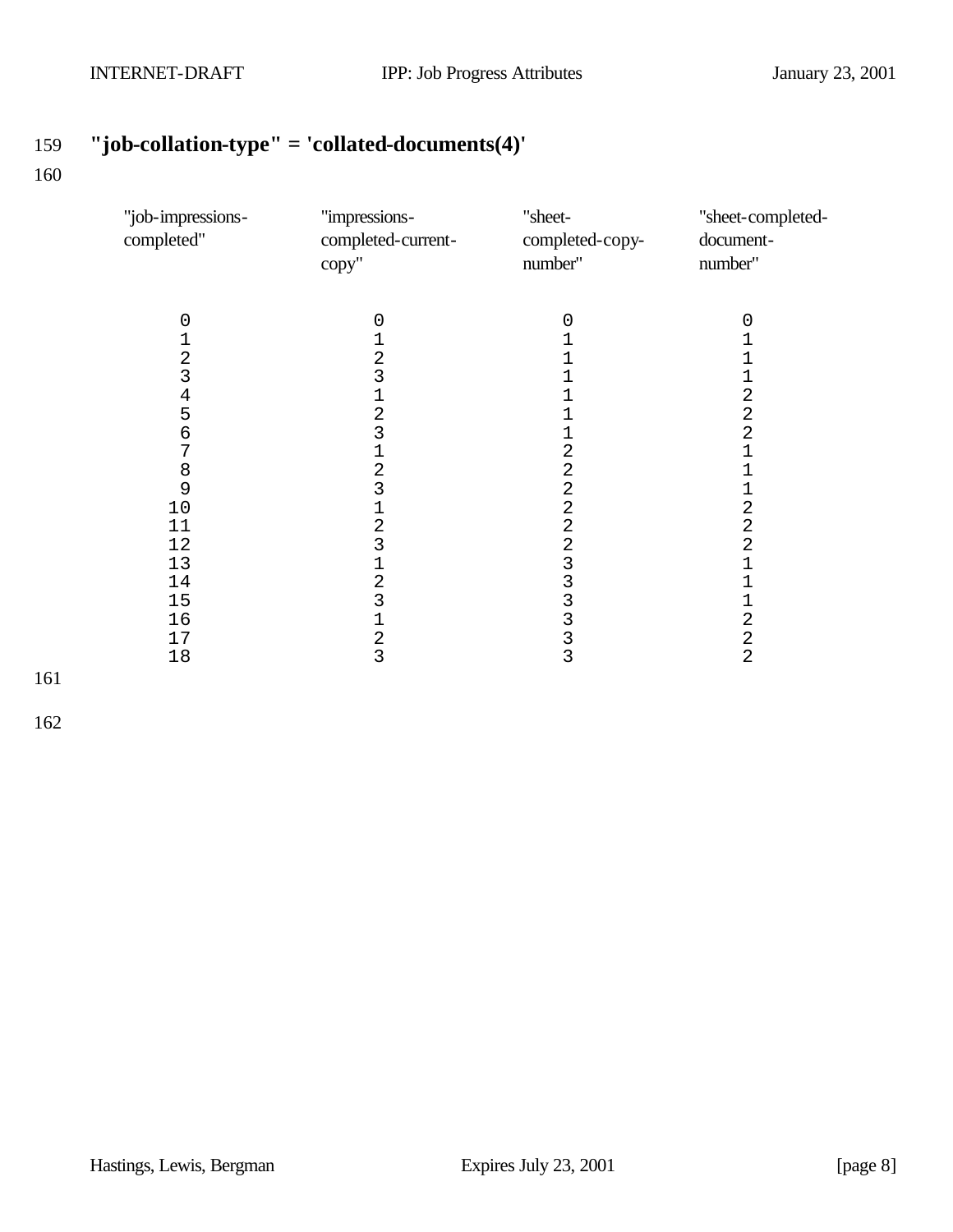| "job-impressions-<br>completed" | "impressions-<br>completed-current-<br>copy" | "sheet-<br>completed-copy-<br>number" | "sheet-completed-<br>document-<br>number" |
|---------------------------------|----------------------------------------------|---------------------------------------|-------------------------------------------|
|                                 |                                              |                                       |                                           |
| 0                               | 0                                            | 0                                     | 0                                         |
|                                 |                                              |                                       |                                           |
| 2<br>3                          | 2<br>3                                       |                                       |                                           |
| 4                               | 1                                            | 2                                     |                                           |
| 5                               | 2                                            | $\overline{c}$                        |                                           |
| б                               | 3                                            | $\overline{a}$                        |                                           |
| 7                               | 1                                            |                                       |                                           |
| 8                               | 2                                            | $\frac{3}{3}$                         |                                           |
| 9                               | 3                                            | 3                                     |                                           |
| 10                              | $\mathbf 1$                                  |                                       | $\overline{\mathbf{c}}$                   |
| 11                              | $\overline{a}$                               | 1                                     | $\overline{2}$                            |
| 12                              | 3                                            |                                       | $\sqrt{2}$                                |
| 13                              | $\mathbf 1$                                  | $\overline{2}$                        | $\sqrt{2}$                                |
| 14                              | 2                                            | $\overline{c}$                        | $\sqrt{2}$                                |
| 15                              | 3                                            | $\overline{c}$                        | $\sqrt{2}$                                |
| 16                              | $\mathbf 1$                                  | 3                                     | $\overline{a}$                            |
| 17                              | $\mathbf 2$                                  | 3                                     | 2                                         |
| 18                              | 3                                            | 3                                     | $\overline{2}$                            |

### **"job-collation-type" = 'uncollated-documents(5)'**

#### **2.1 job-collation-type (type2 enum)**

 Job Collation includes sheet collation and document collation. Sheet collation is defined to be the ordering of sheets within a document copy. Document collation is defined to be ordering of document copies within a multi-document job. The value of the "job-collation-type" is affected by the value of the "sheet-collate" Job Template attribute (see section 1.1), if supplied and supported.

- The Standard enum values are:
- '1' 'other': not one of the defined values
- '2' 'unknown': the collation type is unknown
- '3' 'uncollated-sheets': No collation of the sheets within each document copy, i.e., each sheet of a document that is to produce multiple copies is replicated before the next sheet in the document is processed and stacked. If the device has an output bin collator, the 'uncollated-sheets(3)' value may actually produce collated sheets as far as the user is concerned (in the output bins). However, when the job collation is the 'uncollated-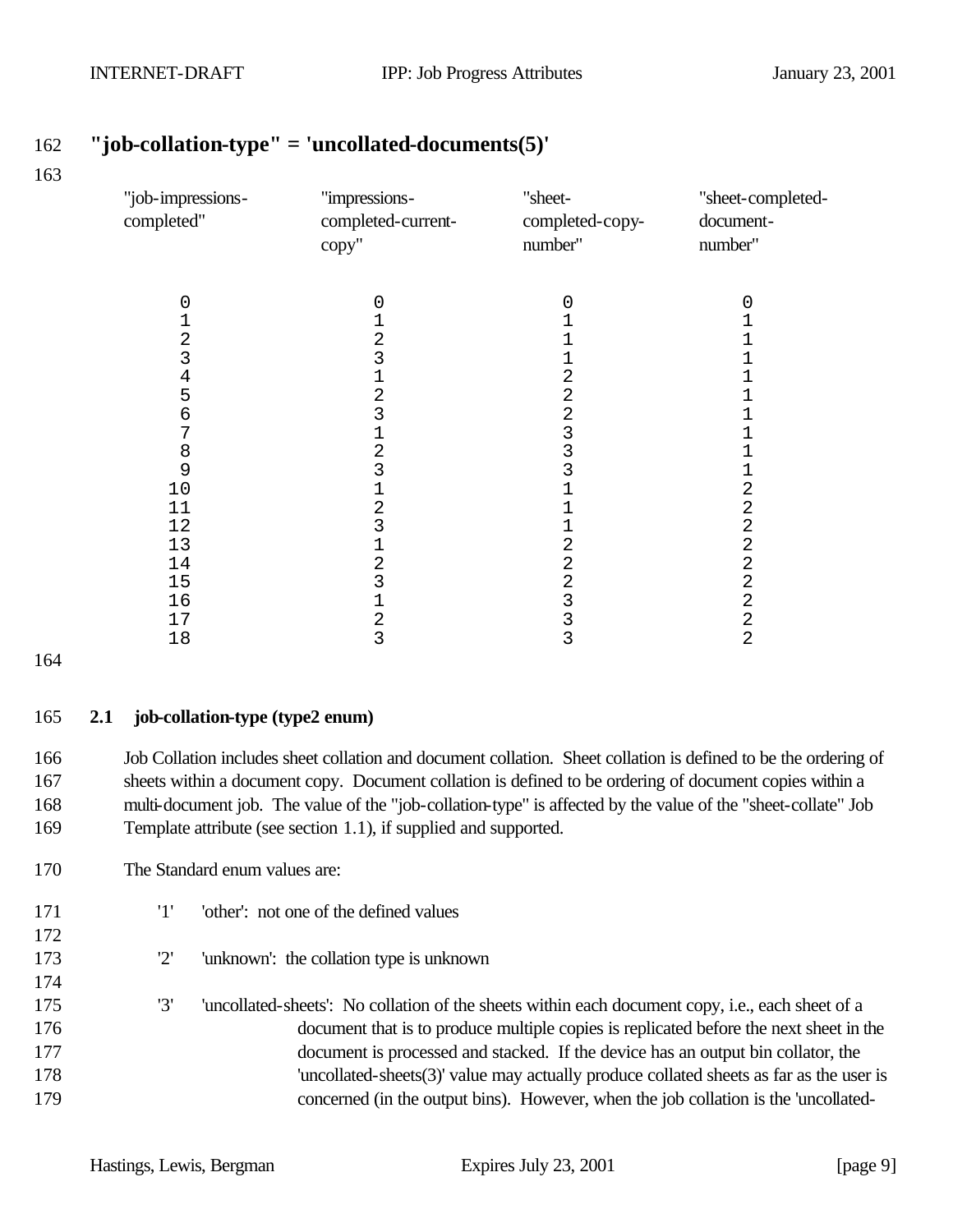| 180<br>181                                                         |     |     | sheets(3)' value, job progress is indistinguishable to a monitoring application between<br>a device that has an output bin collator and one that does not.                                                                                                                                                                                                                                                                                                                                                                                                                                                                                                                                                                                                                   |
|--------------------------------------------------------------------|-----|-----|------------------------------------------------------------------------------------------------------------------------------------------------------------------------------------------------------------------------------------------------------------------------------------------------------------------------------------------------------------------------------------------------------------------------------------------------------------------------------------------------------------------------------------------------------------------------------------------------------------------------------------------------------------------------------------------------------------------------------------------------------------------------------|
| 182<br>183<br>184<br>185<br>186<br>187<br>188<br>189<br>190<br>191 |     | '4' | 'collated-documents': Collation of the sheets within each document copy is performed within the<br>printing device by making multiple passes over either the source or an intermediate<br>representation of the document. In addition, when there are multiple documents per<br>job, the i'th copy of each document is stacked before the j'th copy of each document,<br>i.e., the documents are collated within each job copy. For example, if a job is<br>submitted with documents, A and B, the job is made available to the end user as: A,<br>B, A, B,  The 'collated-documents(4)' value corresponds to the IPP [RFC2911]<br>'separate-documents-collated-copies' keyword value of the "multiple-document-<br>handling" attribute.                                     |
| 192<br>193<br>194                                                  |     |     | If the job's "copies" attribute is '1' (or not supplied), then the "job-collation-type"<br>attribute is defined to be '4'.                                                                                                                                                                                                                                                                                                                                                                                                                                                                                                                                                                                                                                                   |
| 195<br>196<br>197<br>198<br>199<br>200<br>201<br>202<br>203<br>204 |     | '5' | 'uncollated-documents': Collation of the sheets within each document copy is performed within the<br>printing device by making multiple passes over either the source or an intermediate<br>representation of the document. In addition, when there are multiple documents per<br>job, all copies of the first document in the job are stacked before the any copied of<br>the next document in the job, i.e., the documents are uncollated within the job. For<br>example, if a job is submitted with documents, A and B, the job is mad available to<br>the end user as: A, A, , B, B,  The 'uncollated-documents $(5)$ ' value<br>corresponds to the IPP [RFC2911] 'separate-documents-uncollated-copies'<br>keyword value of the "multiple-document-handling" attribute. |
| 205                                                                | 2.2 |     | sheet-completed-copy-number (integer(0:MAX))                                                                                                                                                                                                                                                                                                                                                                                                                                                                                                                                                                                                                                                                                                                                 |
| 206<br>207                                                         |     |     | The number of the copy being stacked for the current document. This number starts at 0, is set to 1 when the<br>first sheet of the first copy for each document is being stacked and is equal to n where n is the nth sheet                                                                                                                                                                                                                                                                                                                                                                                                                                                                                                                                                  |

 stacked in the current document copy. If the value is unknown, the Printer MUST return the 'unknown' out-of-band value (see [RFC2911] section 4.1), rather than the -2 value used in some MIBs [rfc2707].

#### **2.3 sheet-completed-document-number (integer(0:MAX))**

 The ordinal number of the document in the job that is currently being stacked. This number starts at 0, increments to 1 when the first sheet of the first document in the job is being stacked, and is equal to n where n is the nth document in the job, starting with 1. If the value is unknown, the Printer MUST return the 'unknown' out-of-band value (see [RFC2911] section 4.1), rather than the -2 value used in some MIBs [rfc2707].

Implementations that only support one document jobs SHOULD NOT implement this attribute.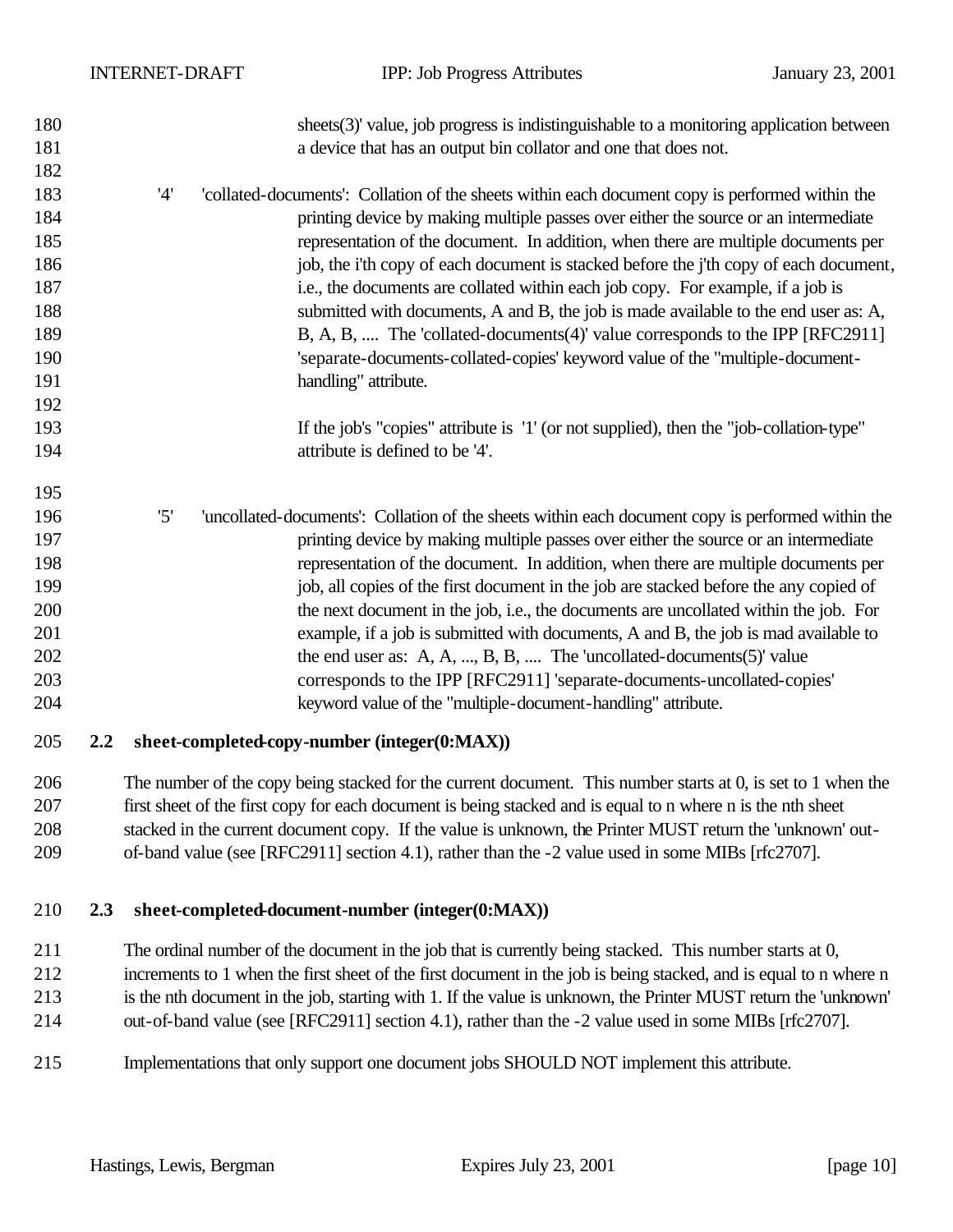#### **2.4 impressions-completed-current-copy (integer(0:MAX))**

The number of impressions completed by the device for the current copy of the current document so far. For

printing, the impressions completed includes interpreting, marking, and stacking the output. For other types of

- 219 job services, the number of impressions completed includes the number of impressions processed. If the value
- is unknown, the Printer MUST return the 'unknown' out-of-band value (see [RFC2911] section 4.1), rather
- 221 than the -2 value used in some MIBs [rfc2707].
- This value SHALL be reset to 0 for each document in the job and for each document copy.

# **3 Conformance Requirements**

 This section summarizes the Conformance Requirements detailed in the definitions in this document. In general each of the attributes defined in this document are OPTIONAL for a Printer to support, so that Printer implementers MAY implement any combination of attributes.

# **4 IANA Considerations**

 This section contains the exact information for IANA to add to the IPP Registries according to the procedures defined in RFC 2911 [RFC2911] section 6.

 *Note to RFC Editors: Replace RFC NNNN below with the RFC number for this document, so that it accurately reflects the content of the information for the IANA Registry.*

#### **4.1 Attribute Registrations**

- The attributes defined in this document will be published by IANA according to the procedures in RFC 2911 [RFC2911] section 6.2 with the following path:
- ftp.isi.edu/iana/assignments/ipp/attributes/
- The registry entry will contain the following information:

| 237 | Job Template attributes:                                 | Ref.     | Section: |
|-----|----------------------------------------------------------|----------|----------|
| 238 | sheet-collate (type2 keyword)                            | RFC NNNN | 1.1      |
| 239 |                                                          |          |          |
| 240 | Job Description attributes:                              | Ref.     | Section: |
| 241 | job-collation-type (type2 enum)                          | RFC NNNN | 2.1      |
| 242 | sheet-completed-copy-number (integer(0:MAX))             | RFC NNNN | 2.2      |
| 243 | sheet-completed-document-number (integer(0:MAX))RFC NNNN |          | 2.3      |
| 244 | impressions-completed-current-copy (integer(0:MAX))      |          |          |
| 245 |                                                          | RFC NNNN | 2.4      |
| 246 |                                                          |          |          |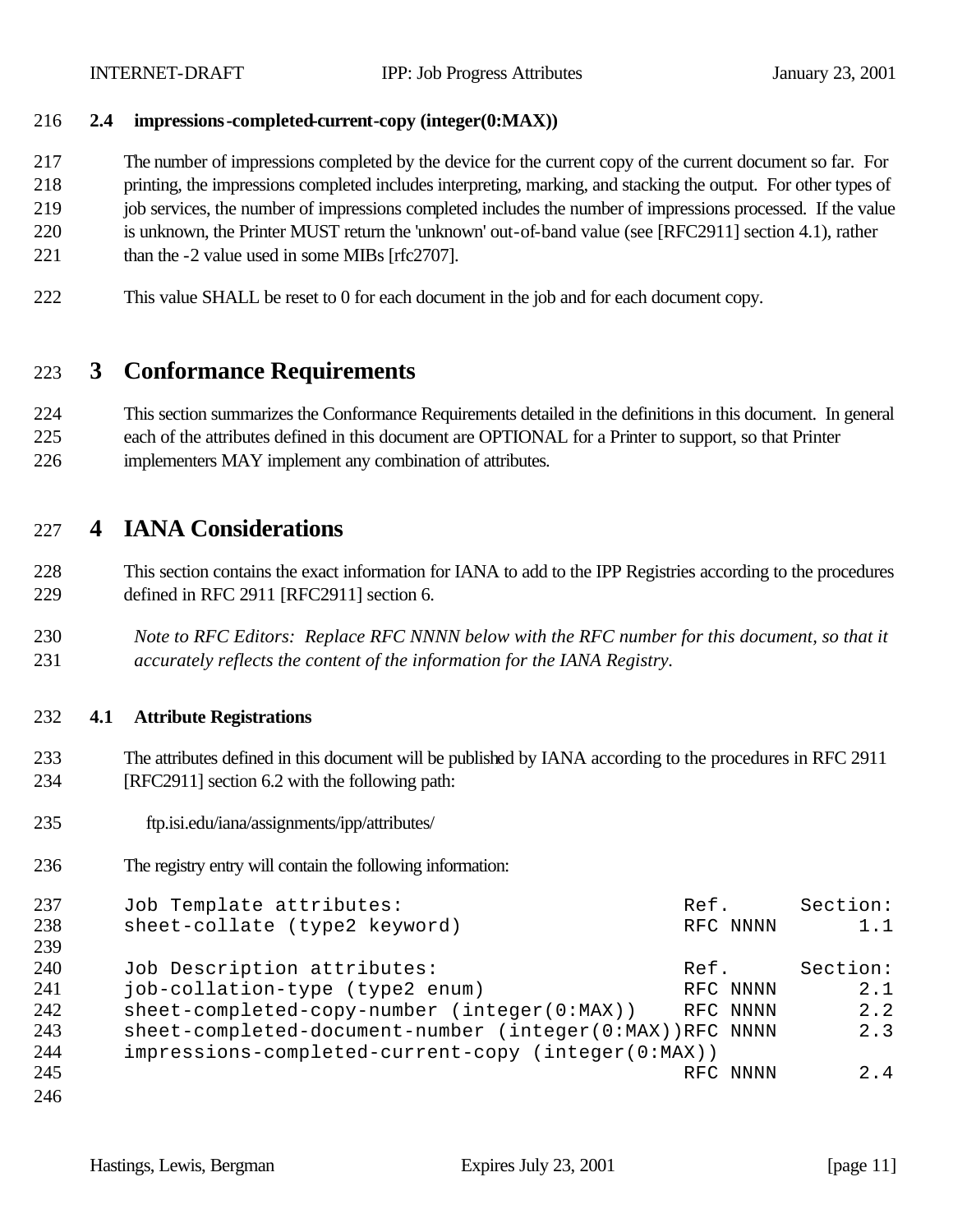### **5 Internationalization Considerations**

 The IPP extensions defined in this document require the same internationalization considerations as any of the Job Template and Job Descriptions attributes defined in IPP/1.1 [RFC2911].

### **6 Security Considerations**

 The IPP extensions defined in this document require the same security considerations as any of the Job Template attributes and Job Descriptions attributes defined in IPP/1.1 [RFC2911].

### **7 References**

- [ipp-iig]
- Hastings, T., Manros, C., "Internet Printing Protocol/1.1: draft-ietf-ipp-implementers-guide-v11-01.txt, work in progress, May 9, 2000.
- [ipp-ntfy]
- Isaacson, S., Martin, J., deBry, R., Hastings, T., Shepherd, M., Bergman, R., " IPP Event Notification Specification", <draft-ietf-ipp-not-spec-04.txt>, work in progress, August 30, 2000.
- [RFC2565]
- Herriot, R., Butler, S., Moore, P., Tuner, R., "Internet Printing Protocol/1.0: Encoding and Transport", RFC 2565, April 1999.
- [RFC2566]
- deBry, R., , Hastings, T., Herriot, R., Isaacson, S., Powell, P., "Internet Printing Protocol/1.0: Model and Semantics", RFC 2566, April 1999.
- [RFC2567]
- Wright, D., "Design Goals for an Internet Printing Protocol", RFC 2567, April 1999.
- [RFC2568]
- Zilles, S., "Rationale for the Structure and Model and Protocol for the Internet Printing Protocol", RFC 2568, April 1999.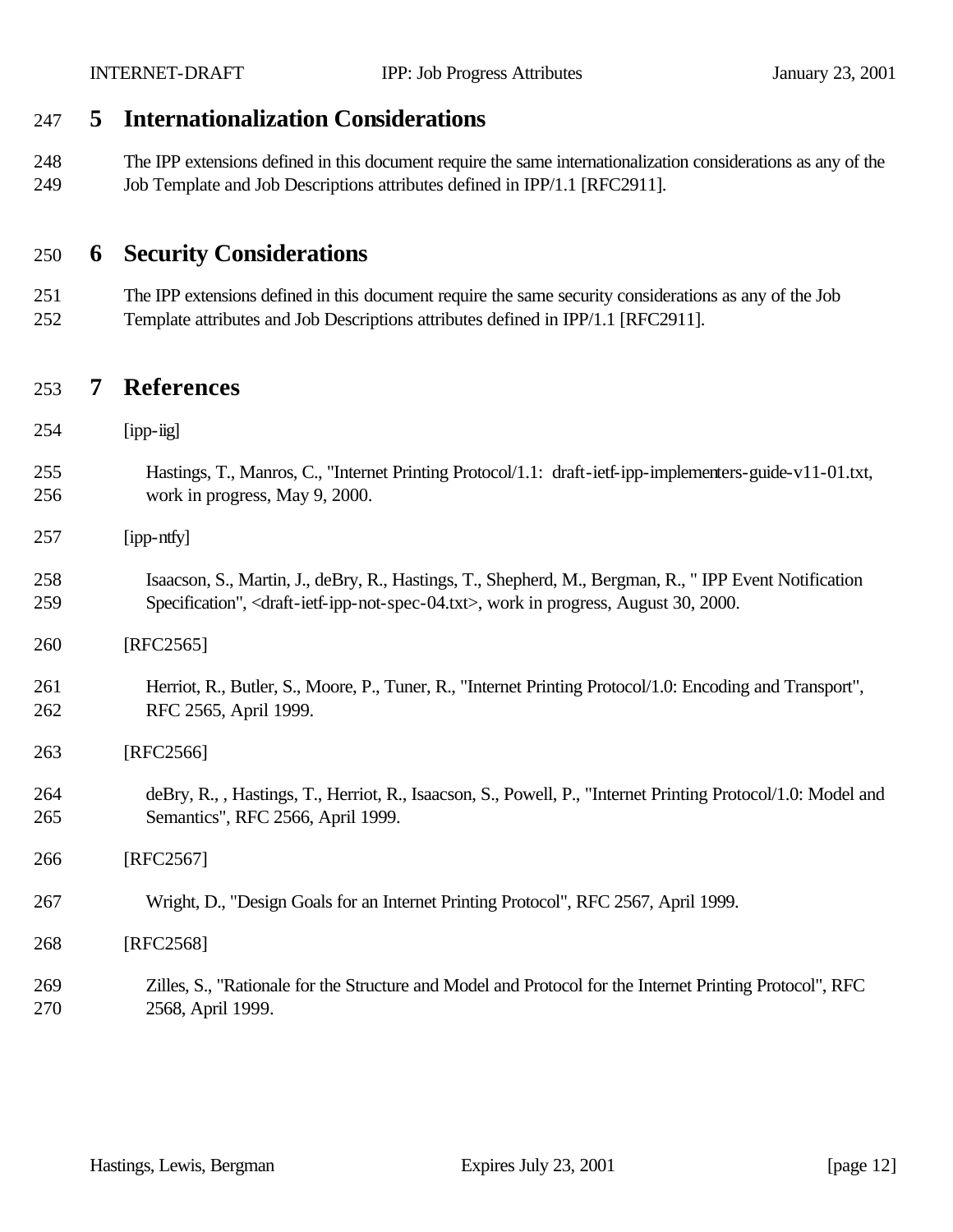Herriot, R., Hastings, T., Jacobs, N., Martin, J., "Mapping between LPD and IPP Protocols", RFC 2569, April 1999.

[RFC2707]

 Bergman, R., Hastings, T., Isaacson, S., Lewis, H. "PWG Job Monitoring MIB - V1", RFC 2707, November, 1999.

[RFC2910]

 Herriot, R., Butler, S., Moore, P., Tuner, R., "Internet Printing Protocol/1.1: Encoding and Transport", RFC 2910, September, 2000.

[RFC2911]

 deBry, R., , Hastings, T., Herriot, R., Isaacson, S., Powell, P., "Internet Printing Protocol/1.1: Model and Semantics", RFC 2911, September, 2000.

## **8 Author's Addresses**

| 284 |                                    |
|-----|------------------------------------|
| 285 | <b>Tom Hastings</b>                |
| 286 | <b>Xerox Corporation</b>           |
| 287 | 737 Hawaii St. ESAE 231            |
| 288 | El Segundo, CA 90245               |
| 289 | Phone: 310-333-6413                |
| 290 | Fax: 310-333-5514                  |
| 291 | e-mail: hastings@cp10.es.xerox.com |
| 292 |                                    |
| 293 |                                    |
| 294 | Harry Lewis                        |
| 295 | <b>IBM</b>                         |
| 296 | P.O. Box 1900                      |
| 297 | Boulder, CO 80301-9191             |
| 298 |                                    |
| 299 | Phone: (303) 924-5337              |
| 300 | FAX:                               |
| 301 | e-mail: harryl@us.ibm.com          |
| 302 |                                    |
| 303 |                                    |